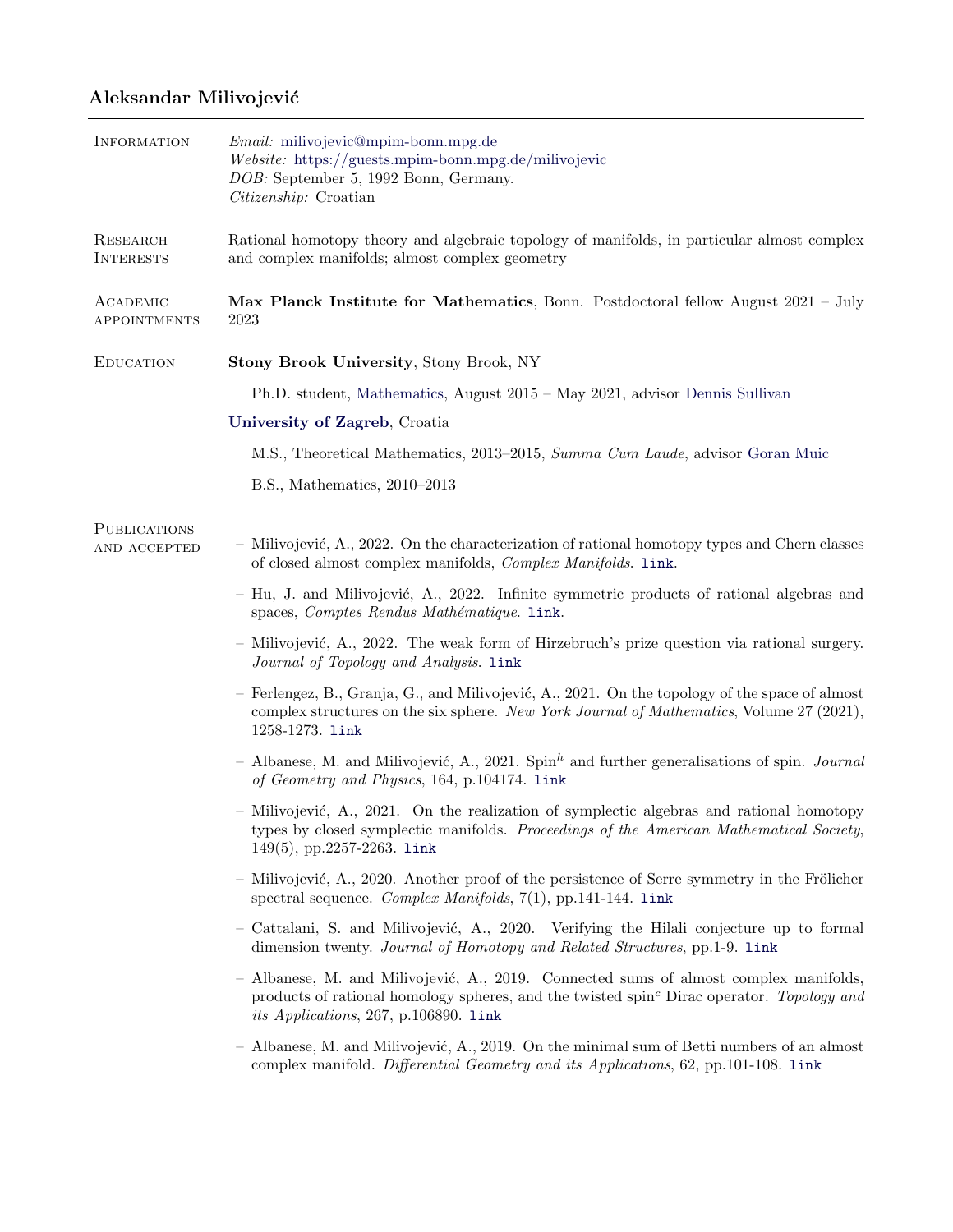| PREPRINTS                                | - Milivojević, A. and Wilson, S.O., 2022. Invariant Dolbeault cohomology for homogeneous<br>almost complex manifolds. link                                                                                                                                                                                                        |
|------------------------------------------|-----------------------------------------------------------------------------------------------------------------------------------------------------------------------------------------------------------------------------------------------------------------------------------------------------------------------------------|
|                                          | - Milivojević, A. Stelzig, J., Zoller, L., 2022. Poincaré dualization and formal domination.<br>link                                                                                                                                                                                                                              |
|                                          | - Milivojević, A. and Stelzig, J., 2022. Bigraded notions of formality and Aeppli-Bott-Chern-<br>Massey products. link                                                                                                                                                                                                            |
| <b>REPORTS</b>                           | - Oberwolfach, Research in pairs with J. Stelzig, 2021. link                                                                                                                                                                                                                                                                      |
|                                          | - Oberwolfach, Almost Complex Geometry mini-workshop, 2020. link                                                                                                                                                                                                                                                                  |
| AWARDS AND<br><b>STIPENDS</b>            | - The John W. Milnor Endowed Graduate Fund in Math, Stony Brook, 2018<br>- Mathematics departmental award, University of Zagreb: for M.S. students, University of<br>Zagreb, 2015, for B.S. students, 2013<br>- Academic Stipends from the City of Dubrovnik, Croatia and from the Croatian Ministry<br>of Education, $2011-2015$ |
| INVITED<br>TALKS AND<br>LECTURES         | Instituto Superior Técnico Lisboa, Geometry seminar, June 2022                                                                                                                                                                                                                                                                    |
|                                          | Columbia University, Algebraic Topology seminar, May 2022                                                                                                                                                                                                                                                                         |
| IN PERSON<br>UNLESS INDICATED<br>ONLINE) | City University of New York Graduate Center, Differential Geometry and Topology seminar,<br>March 2022                                                                                                                                                                                                                            |
|                                          | Universitat de Barcelona, Topology seminar, February 2022                                                                                                                                                                                                                                                                         |
|                                          | IISER Kolkata, five-part lecture series October-November 2021 (online)                                                                                                                                                                                                                                                            |
|                                          | Max Planck Institute for Mathematics, Bonn, Oberseminar, November 2021                                                                                                                                                                                                                                                            |
|                                          | University of Oregon Topology/Geometry Zoom Seminar, September 2021, December 2020<br>(both online)                                                                                                                                                                                                                               |
|                                          | Ludwig-Maximilians-Universität München Oberseminar Geometrie, December 2020 (online),<br>October 2019                                                                                                                                                                                                                             |
|                                          | Oberwolfach mini-workshop Almost Complex Geometry, October 2020 (online)                                                                                                                                                                                                                                                          |
|                                          | City University of New York Graduate Center almost complex geometry seminar, September<br>2020, September 2019, March-April 2018                                                                                                                                                                                                  |
|                                          | Bronx Community College, December 2019                                                                                                                                                                                                                                                                                            |
|                                          | University of Zagreb topology seminar, March 2019, July 2018                                                                                                                                                                                                                                                                      |
|                                          | City University of New York Graduate Center Topology, Geometry, and Physics Seminar,<br>November 2018                                                                                                                                                                                                                             |
|                                          | Dennis Sullivan's Stony Brook seminar, October 2017                                                                                                                                                                                                                                                                               |
|                                          | Workshop on J-holomorphic curves and Gromov-Witten invariants at the National Institute<br>of Science Education and Research (NISER) Bhubaneswar, India, July 2017                                                                                                                                                                |
|                                          | Dennis Sullivan's City University of New York Graduate Center seminar, May 2017                                                                                                                                                                                                                                                   |
|                                          | WORKSHOPS AND Institut Mittag-Leffler, workshop "Higher algebraic structures in algebra, topology and geometry                                                                                                                                                                                                                    |

**CONFERENCES** Institut Mittag–Leffler, workshop "Higher algebraic structures in algebra, topology and geometry", participated two weeks, January–February 2022.